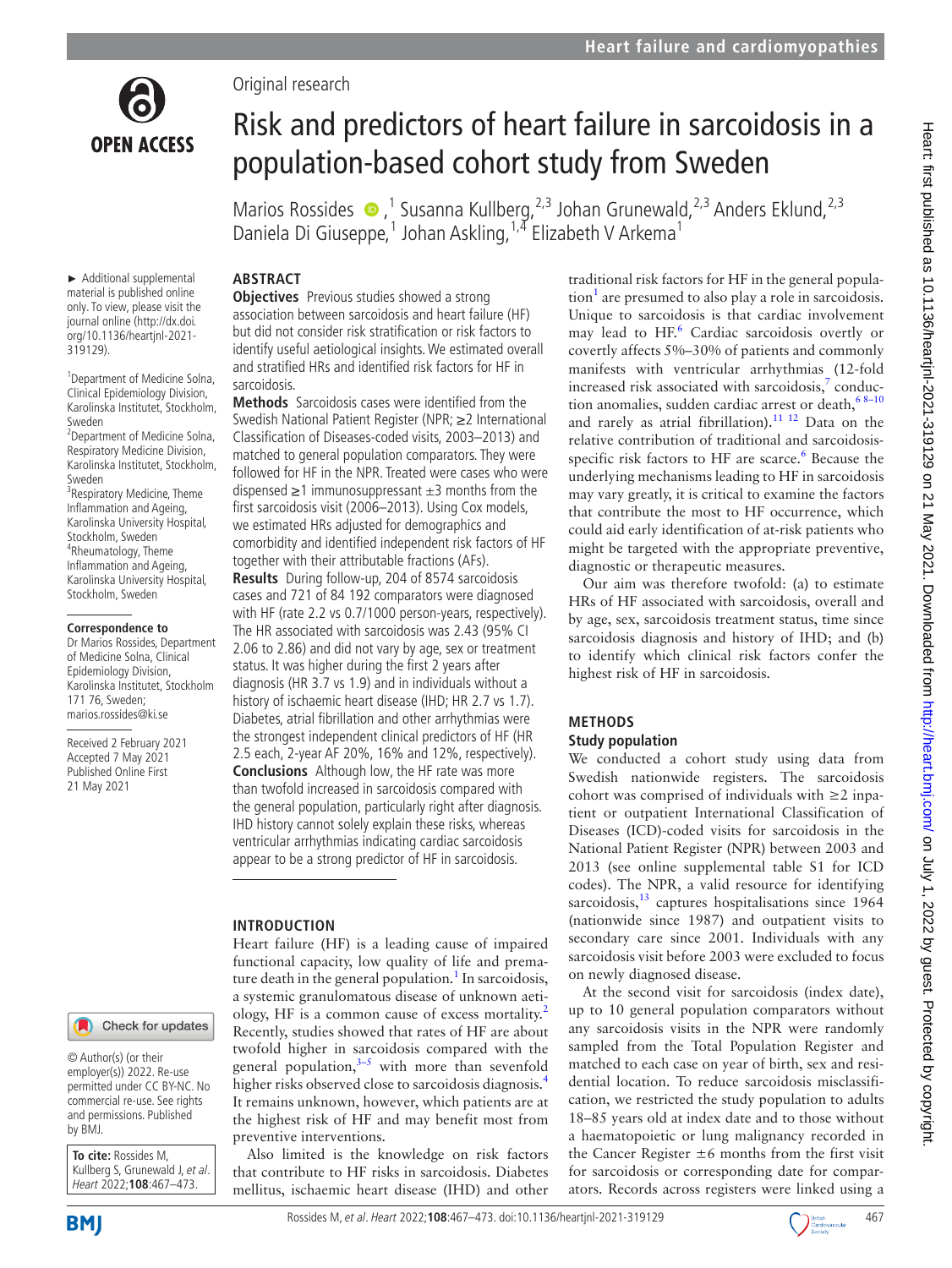participant's unique identification number which is allocated by authorities at birth or immigration.

#### **Patient and public involvement**

Patients or the public were not involved in the design, or conduct, or reporting, or dissemination plans of our research.

#### **Follow-up for HF**

The study population was followed for HF, which was defined as an inpatient or outpatient visit in the NPR listing an ICD code for HF or cardiomyopathy as the primary discharge diagnosis (see [online supplemental table S1](https://dx.doi.org/10.1136/heartjnl-2021-319129) for codes). This definition for HF yielded positive predictive values of >80% in validation studies[.14](#page-6-8) Follow-up started at index date and ended at the earliest of hospital admission or outpatient visit for HF, emigration (Total Population Register), death (Cause of Death Register) or 31 December 2013. Individuals with a history of HF at the start of follow-up were excluded from all analyses.

#### **Other variables and predictors of HF**

Demographic variables were evaluated at the start of follow-up using data obtained from the Total Population Register and the Longitudinal Integrated Database for Health Insurance and Labor Market Studies. They included age, sex, region of residence (grouped into six healthcare regions), $15$  country of birth (Nordic, non-Nordic or missing), attained education (≤9, 10–12, ≥13 years or missing) and civil status (married or in registered partnership, or other).

Using nationwide data on filled prescriptions that first became available in the Prescribed Drug Register (PDR) in July 2005, we classified sarcoidosis cases who entered the cohort in 2006 or later as treated around diagnosis if they were dispensed  $≥1$  systemic corticosteroid, methotrexate or azathioprine  $±3$ months from the first sarcoidosis visit. We aimed to capture sarcoidosis cases with debilitating or progressing disease at diagnosis for whom treatment with immunosuppressants is recommended (see codes in [online supplemental table S1](https://dx.doi.org/10.1136/heartjnl-2021-319129)).<sup>[2 15 16](#page-6-1)</sup>

To account for differences in general health status, we counted NPR visits within 2 years before the first sarcoidosis visit or the corresponding date for comparators  $(0, 1-3, \geq 4$  visits). In addition, we evaluated several clinical confounders and/or potential predictors of HF using data on healthcare visits or medical procedures from the NPR and/or medication dispensations in the PDR, as appropriate (see [online supplemental table](https://dx.doi.org/10.1136/heartjnl-2021-319129)  [S1\)](https://dx.doi.org/10.1136/heartjnl-2021-319129). Comorbidities included hypertension, diabetes mellitus, dyslipidaemia, IHD including acute myocardial infarction (AMI), heart valve disease, atrial fibrillation, other arrhythmias (a composite variable made up of ventricular arrhythmias, conduction anomalies, cardiac arrest, implantation of a cardioverter-defibrillator, receipt of cardiac resynchronisation therapy or  $\geq 2$  dispensations of a class I/III antiarrhythmic medication), pulmonary hypertension, chronic obstructive pulmonary disease, chronic kidney disease, alcohol-related disorders and autoimmune disease. When used as confounders, comorbidities were evaluated 3 months before the first sarcoidosis visit or the corresponding date in comparators to avoid surveillance bias favouring the sarcoidosis group.<sup>[15](#page-6-9)</sup> Last, we defined use of medications that could have altered the risk of HF at baseline as  $\geq 1$  dispensation in the PDR between 3 and 9 months before the first sarcoidosis visit or the corresponding date for comparators.

#### **Statistical analysis**

We estimated incidence rates and rate differences comparing sarcoidosis with the general population and their corresponding 95% CIs using Poisson regression models adjusted for age, sex and region of residence. We used Cox proportional hazards models with attained age as the time scale to estimate HRs of HF comparing sarcoidosis with the general population. Models were sequentially adjusted for: (1) age, sex and region of residence; (2) country of birth, education, civil status and calendar period; (3) hypertension, diabetes mellitus, dyslipidaemia, heart valve disease, atrial fibrillation, chronic obstructive pulmonary disease, chronic kidney disease, alcohol-related disorders, autoimmune disease, and healthcare visits within 2 years before the first sarcoidosis visit or corresponding period for comparators. Unless otherwise stated, the missing-indicator method was used to account for missingness in country of birth and education.

We further investigated differences in HRs comparing sarcoidosis with the general population among groups defined by age at start of follow-up (18–44, 45–64, or 65–85 years), sex, sarcoidosis treatment status around diagnosis (treated vs untreated), time since start of follow-up ( $\leq 2$  vs  $>2$  years when sarcoid inflammation is expected to subside in about 50% of cases<sup>17</sup>), and by history of IHD/AMI, both causes of ischaemic HF. A twotailed p value of <0.05 from a likelihood ratio test was considered indicative of significant differences among groups.

Restricting to the sarcoidosis cohort, we used a Cox model with years since sarcoidosis diagnosis as the time scale adjusted for age at sarcoidosis diagnosis, sex, region of residence, country of birth and education to examine whether predefined predictors evaluated at sarcoidosis diagnosis (second NPR visit) were independently associated with HF. To rank the clinical predictors according to their potential contribution of HF cases, we estimated the attributable fraction at 2 and 10 years after sarcoidosis diagnosis.<sup>[18](#page-6-11)</sup>

We conducted several sensitivity analyses which are detailed in the [online supplemental methods](https://dx.doi.org/10.1136/heartjnl-2021-319129) section.

We used SAS V.9.4 (SAS Institute) and R V.4.0.2 (R Foundation for Statistical Computing, Vienna, Austria) for data management and analyses.

## **RESULTS**

We followed 8574 individuals with sarcoidosis and 84 192 matched general population compactors for HF. Mean age at start of follow-up was 49 years (SD 14 years) and 45% of participants were women ([table](#page-2-0) 1). Hypertension, diabetes, dyslipidaemia, atrial fibrillation, chronic obstructive pulmonary, chronic kidney and autoimmune disease were more prevalent in sarcoidosis. Of individuals with sarcoidosis who entered the cohort in 2006 and onwards with available data in the PDR, 41% were dispensed an immunosuppressant treatment around the time of diagnosis. Sarcoidosis cases were more likely to have been dispensed medications used to treat comorbidities (eg, diuretics or β-blockers) than comparators [\(online supplemental table S2](https://dx.doi.org/10.1136/heartjnl-2021-319129)).

#### **Association between sarcoidosis and HF**

During a median follow-up of 4.8 years (IQR 2.3–7.6), 204 individuals with sarcoidosis and 721 general population comparators were diagnosed with HF. The incidence rate of HF was higher in sarcoidosis  $(2.2/1000$  person-years  $(95\% \text{ CI } 1.9 \text{ to } 2.6)$ ) than in comparators (0.7/1000 person-years (95% CI 0.7 to 0.8); [table](#page-3-0) 2). After adjusting for demographics and comorbidity, sarcoidosis was associated with a 2.4-fold higher risk of HF (HR 2.43 (95% CI 2.06 to 2.86); [table](#page-3-1) 3). The proportional hazards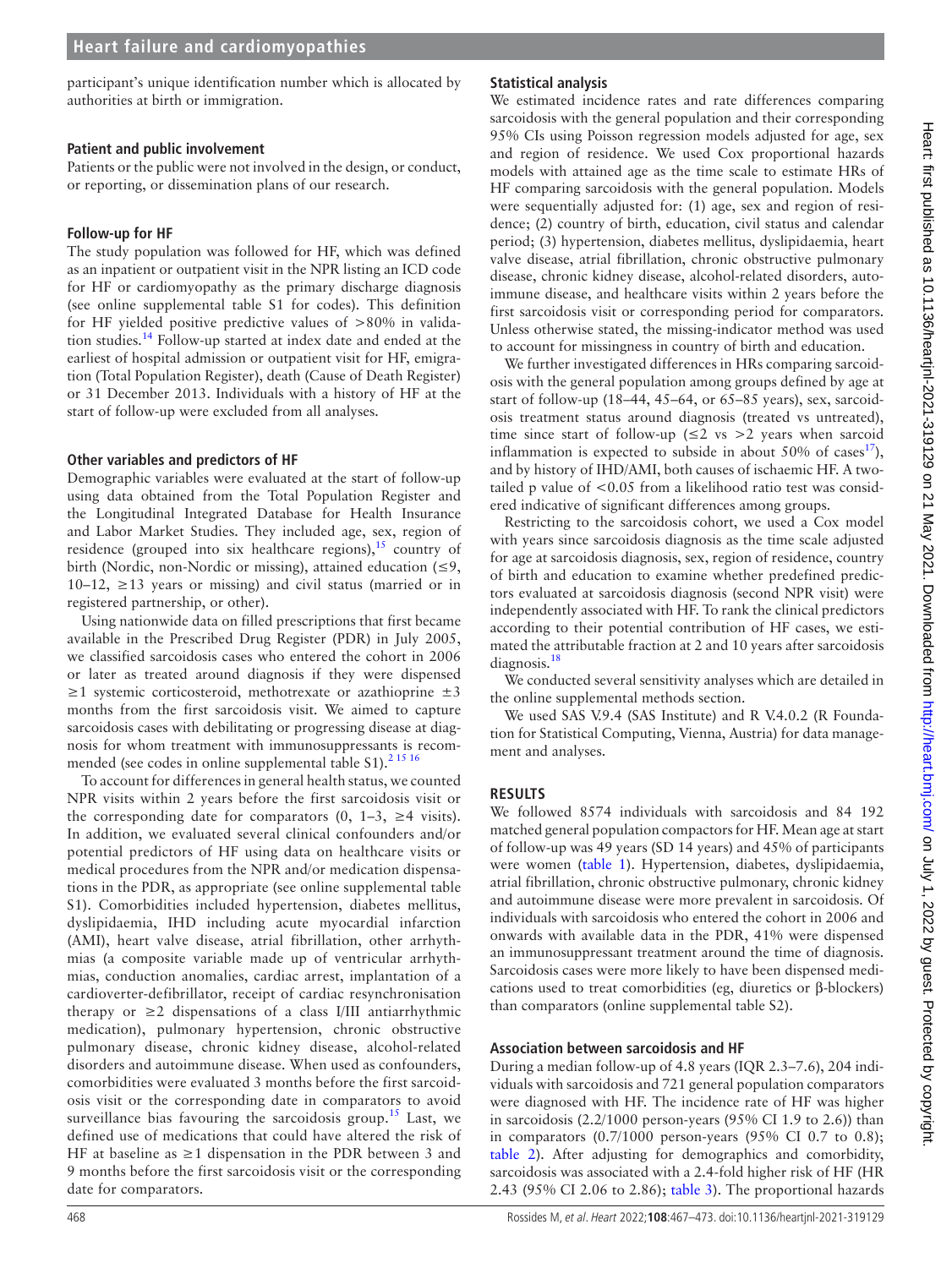<span id="page-2-0"></span>**Table 1** Demographic and clinical characteristics at start of follow-up in individuals with sarcoidosis and their matched general population comparators

|                                                                        | <b>Sarcoidosis</b> | <b>General population</b> |
|------------------------------------------------------------------------|--------------------|---------------------------|
| <b>Individuals</b>                                                     | 8574               | 84 192                    |
| Age, years                                                             | 49.5 (14.6)        | 49.3 (14.5)               |
| Female                                                                 | 3824 (44.6)        | 37 606 (44.7)             |
| Region of residence                                                    |                    |                           |
| Stockholm                                                              | 1761 (20.5)        | 17 323 (20.6)             |
| Uppsala-Örebro                                                         | 1897 (22.1)        | 18 620 (22.1)             |
| West                                                                   | 1543 (18.0)        | 15 206 (18.1)             |
| South                                                                  | 1447 (16.9)        | 14 198 (16.9)             |
| Southeast                                                              | 977 (11.4)         | 9565 (11.4)               |
| North                                                                  | 949 (11.1)         | 9280 (11.0)               |
| Country of birth*                                                      |                    |                           |
| Nordic                                                                 | 7731 (90.2)        | 73 841 (87.7)             |
| Non-Nordic                                                             | 816(9.5)           | 10 015 (11.9)             |
| Missing                                                                | 27(0.3)            | 336 (0.4)                 |
| <b>Education, years</b>                                                |                    |                           |
| $\leq$ 9                                                               | 1732 (20.2)        | 16 974 (20.2)             |
| $10 - 12$                                                              | 4202 (49.0)        | 39 216 (46.6)             |
| $\geq$ 13                                                              | 2493 (29.1)        | 26 842 (31.9)             |
| <b>Missing</b>                                                         | 147(1.7)           | 1160(1.4)                 |
| Married or in registered partnership                                   | 4153 (48.4)        | 40 366 (47.9)             |
| Calendar period                                                        |                    |                           |
| 2003-2007                                                              | 3540 (41.3)        | 34 804 (41.3)             |
| 2008-2013                                                              | 5034 (58.7)        | 49 388 (58.7)             |
| Healthcare visits within 2 years before the first sarcoidosis visit, n |                    |                           |
| $\mathbf{0}$                                                           | 1462 (17.1)        | 43 268 (51.4)             |
| $1 - 3$                                                                | 2180 (25.4)        | 21 799 (25.9)             |
| $\geq 4$                                                               | 4932 (57.5)        | 19 125 (22.7)             |
| History of morbidity†                                                  |                    |                           |
| Hypertension                                                           | 1586 (18.5)        | 12 104 (14.4)             |
| Diabetes mellitus                                                      | 586 (6.8)          | 3176 (3.8)                |
| Dyslipidaemia                                                          | 827 (9.6)          | 6218 (7.4)                |
| Ischaemic heart disease or acute<br>myocardial infarction              | 339 (4.0)          | 2735 (3.2)                |
| <b>Atrial fibrillation</b>                                             | 199(2.3)           | 1361 (1.6)                |
| Heart valve disease                                                    | 69 (0.8)           | 470 (0.6)                 |
| Chronic obstructive pulmonary<br>disease                               | 145(1.7)           | 681 (0.8)                 |
| Chronic kidney disease                                                 | 115(1.3)           | 297 (0.4)                 |
| Alcohol-related disorder                                               | 184 (2.1)          | 2134 (2.5)                |
| Autoimmune disease                                                     | 629 (7.3)          | 3428 (4.1)                |

Data are n, n (%), or mean (SD). Category percentages may not sum up to 100 owing to rounding.

\*Nordic countries include Sweden, Denmark, Norway, Finland and Iceland. †Evaluated in the period up to 3 months before the first sarcoidosis visit in the National Patient Register or the corresponding date for matched general population comparators.

assumption was visualised using Schoenfeld residuals plots and was found to hold in all analyses. The HR did not vary by age  $(p=0.77)$ , sex  $(p=0.38)$  or treatment status around sarcoidosis diagnosis (p=0.29). It was, however, higher during the first 2 years compared with the rest of follow-up (fully adjusted HR 3.74 (95% CI 2.93 to 4.77) vs 1.86 (95% CI 1.50 to 2.31); p<0.001) and in individuals *without* compared with those with a history of IHD/AMI (HR 2.74 (95% CI 2.28 to 3.29) vs 1.70 (95% CI 1.19 to 2.44); p=0.02; [table](#page-3-1) 3).

In sensitivity analyses, we found a similar HR to the main analysis when we disregarded HF diagnoses during the first 6 months to account for potential surveillance bias in sarcoidosis (overall HR 2.30 (95% CI 1.94 to 2.74); HR within 2 years from sarcoidosis diagnosis (3.50 (95% CI 2.64 to 4.63)) and a slightly attenuated HR (1.87 (95% CI 1.62 to 2.15)) when we included secondary diagnoses in the HF definition ([online supplemental](https://dx.doi.org/10.1136/heartjnl-2021-319129) [table S3](https://dx.doi.org/10.1136/heartjnl-2021-319129)).

## **Predictors of HF in sarcoidosis**

As shown in [table](#page-4-0) 4, individuals with sarcoidosis who developed HF were more likely to be older, have lower education and more comorbidity (eg, diabetes, IHD, etc) than those who did not develop HF. Arrhythmias were also more common at sarcoidosis diagnosis in those who were diagnosed with HF during follow-up. In a mutually adjusted Cox model including demographic and other clinical predictors, diabetes mellitus, atrial fibrillation, and other arrhythmias were each independently associated with a 2.5-fold increased risk of HF [\(table](#page-4-0) 4) and were each estimated to account for 20%, 16%, and 12% of HF cases at 2 years after sarcoidosis diagnosis, respectively (attributable fraction; [figure](#page-4-1) 1). Although history of IHD was one of the most prevalent comorbidities in those who developed HF, it was associated with a 40% increased risk of HF diagnosis during follow-up (mutually adjusted HR 1.4 (95% CI 1.0 to 2.1); attributable fraction at 2 years 7%).

In separate analyses restricting to those diagnosed with sarcoidosis 2006–2013, sarcoidosis treatment status around diagnosis (treated/untreated) and cumulative defined daily doses (DDDs) of systemic corticosteroids within 6 months before sarcoidosis diagnosis did not independently predict HF [\(online](https://dx.doi.org/10.1136/heartjnl-2021-319129) [supplemental tables S4 and S5](https://dx.doi.org/10.1136/heartjnl-2021-319129)). However, dispensation of >300 DDDs (high tertile; one DDD prednisolone=10 mg) of systemic corticosteroids within 6 months after sarcoidosis diagnosis was associated with a twofold increased risk of HF after 6 months compared with  $\leq 150$  DDDs (low tertile; [online supplemental](https://dx.doi.org/10.1136/heartjnl-2021-319129) [table S5\)](https://dx.doi.org/10.1136/heartjnl-2021-319129). Time-varying analyses resulted in a somewhat higher HRs than those from the main analysis for other arrhythmias and IHD (3.1 (95% CI 2.2 to 4.3) and 1.9 (95% CI 1.4 to 2.6), respectively), whereas associations for other predictors did not change markedly ([online supplemental table S6\)](https://dx.doi.org/10.1136/heartjnl-2021-319129).

# **DISCUSSION**

In this large study, sarcoidosis was associated with a 2.4-fold increased hazard of HF compared with the general population. The HR of HF was highest during the first 2 years after sarcoidosis diagnosis (HR 3.7) but did not vary by age, sex or sarcoidosis treatment status around diagnosis. A higher HR of HF associated with sarcoidosis was observed in individuals without a history of IHD compared with those diagnosed with IHD. Among patients with sarcoidosis, history of diabetes mellitus, atrial fibrillation and other arrhythmias or conduction anomalies at sarcoidosis diagnosis were the strongest independent contributors to HF diagnosis.

Although the overall rate of HF was low given the relatively young age of the sarcoidosis population (mean 50 years), they were markedly higher than those in the matched general population group, even after adjusting for several confounders. This observation was in line with previous investigations. $3-5$  The highest rates of HF were observed in individuals ≥65 years old and in those with a history of IHD/AMI, but HF was also seen in younger patients with sarcoidosis and in those without a history of IHD. These findings together with an increased HR of HF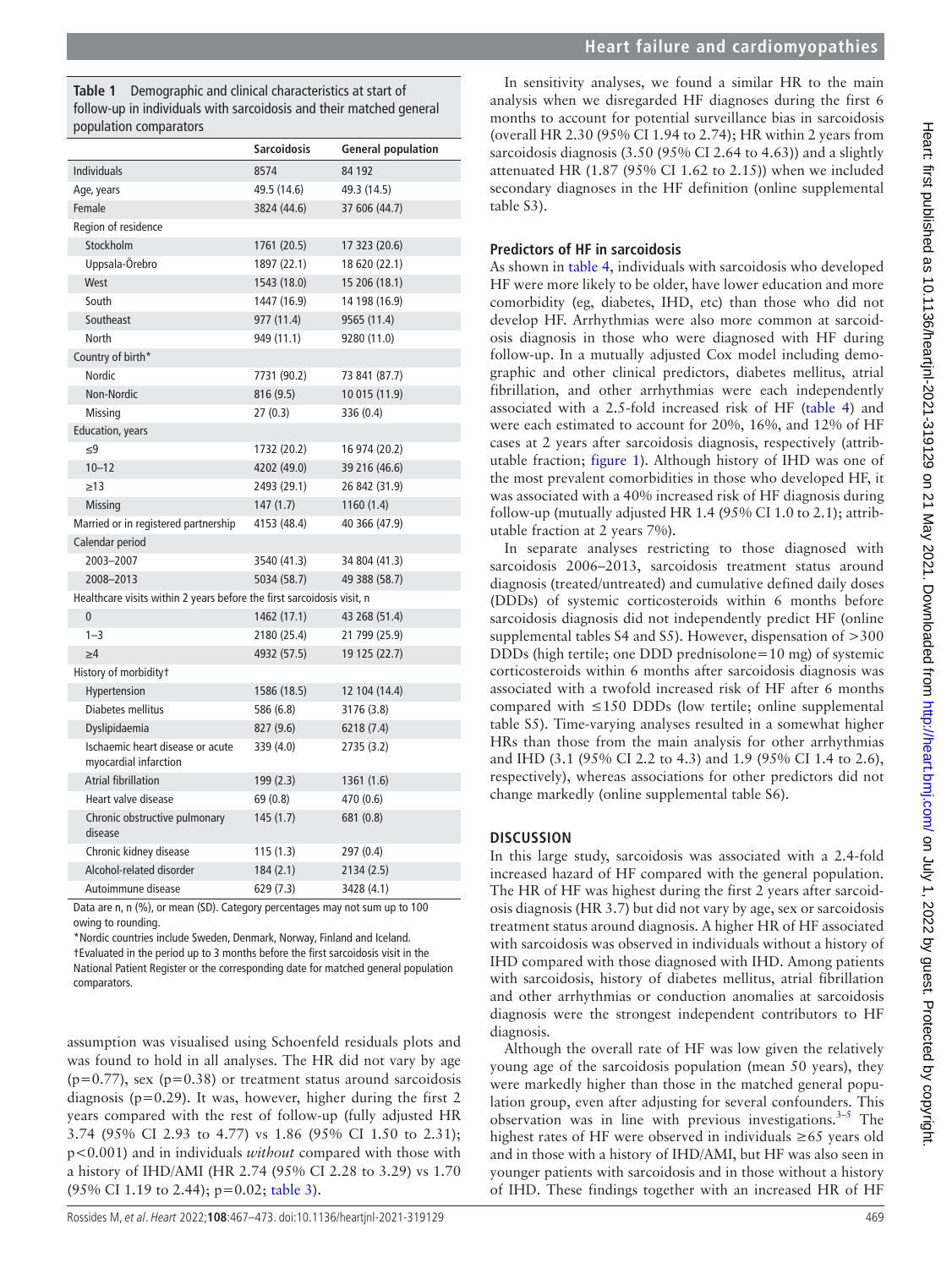## **Heart failure and cardiomyopathies**

<span id="page-3-0"></span>**Table 2** Incidence rates and rate differences of heart failure (per 1000 person-years) comparing sarcoidosis with the general population, overall and by age at start of follow-up, sex, sarcoidosis treatment status around sarcoidosis diagnosis, time since sarcoidosis diagnosis, and history of ischaemic heart disease or acute myocardial infarction

|                                                                   | <b>Sarcoidosis</b>   |                             | <b>General population</b> |                             |                              |  |
|-------------------------------------------------------------------|----------------------|-----------------------------|---------------------------|-----------------------------|------------------------------|--|
|                                                                   | Events/<br>N at risk | Incidence rate*<br>(95% CI) | Events/<br>N at risk      | Incidence rate*<br>(95% CI) | Rate difference*<br>(95% CI) |  |
| Overall                                                           | 204/8574             | 2.2 (1.9 to 2.6)            | 721/84 192                | $0.7$ (0.7 to 0.8)          | $1.5(1.1 \text{ to } 1.8)$   |  |
| Age at start of follow-up, years                                  |                      |                             |                           |                             |                              |  |
| $18 - 44$                                                         | 18/3699              | $0.8$ (0.5 to 1.3)          | 53/36 549                 | $0.2$ (0.2 to 0.3)          | $0.6$ (0.2 to 1.0)           |  |
| $45 - 64$                                                         | 68/3394              | 3.3 (2.6 to 4.3)            | 225/33 578                | $1.1$ (0.9 to 1.3)          | $2.2$ (1.4 to 3.1)           |  |
| $65 - 85$                                                         | 118/1481             | 19.0 (15.8 to 22.9)         | 443/14 065                | $6.6$ (5.9 to 7.3)          | 12.5 (8.9 to 16.0)           |  |
| Sex                                                               |                      |                             |                           |                             |                              |  |
| Female                                                            | 90/3824              | 1.8 (1.4 to 2.4)            | 329/37 606                | $0.6$ (0.5 to 0.8)          | 1.2 $(0.8 \text{ to } 1.6)$  |  |
| Male                                                              | 114/4750             | $2.4$ (2.0 to 3.0)          | 392/46 586                | $0.8$ (0.7 to 0.9)          | $1.6$ (1.2 to 2.1)           |  |
| Sarcoidosis treatment around diagnosist                           |                      |                             |                           |                             |                              |  |
| Treated                                                           | 62/2696              | 3.0 (2.2 to 4.1)            | 161/26 479                | $0.7$ (0.6 to 0.9)          | $2.3(1.4 \text{ to } 3.1)$   |  |
| Untreated                                                         | 79/3889              | $2.1$ (1.6 to 2.8)          | 234/38 120                | $0.6$ (0.5 to 0.8)          | 1.5(1.0 to 2.0)              |  |
| Time since sarcoidosis diagnosis, years                           |                      |                             |                           |                             |                              |  |
| $\leq$ 2                                                          | 98/8574              | $1.2$ (0.9 to 1.5)          | 223/84 192                | $0.5$ (0.4 to 0.6)          | $0.7$ (0.4 to 0.9)           |  |
| >2                                                                | 106/6585             | $1.0$ (0.8 to 1.3)          | 498/65 949                | $0.2$ (0.2 to 0.3)          | $0.8$ (0.5 to 1.0)           |  |
| History of ischaemic heart disease or acute myocardial infarction |                      |                             |                           |                             |                              |  |
| Yes                                                               | 37/339               | 26.9 (19.4 to 37.4)         | 186/2735                  | 13.6 (11.5 to 16.1)         | 13.3 (4.4 to 22.2)           |  |
| <b>No</b><br>                                                     | 167/8235             | $2.1$ (1.8 to 2.5)          | 535/81 457                | $0.6$ (0.6 to 0.7)<br>.     | $1.5(1.1 \text{ to } 1.8)$   |  |

\*Rates and rate differences per 1000 person-years were estimated using Poisson regression models adjusted for age, sex (if applicable) and region of residence.

†Evaluated in individuals with start of follow-up from 2006 and onwards for whom medication dispensation data were available in the Prescribed Drug Register.

during the first 2 years since sarcoidosis diagnosis, a period of active inflammation in most individuals, suggested that HF and sarcoidosis may be linked by common pathogenetic mechanisms.

Interestingly and similar to a smaller investigation, $3$  HRs of HF were not significantly different between sarcoidosis cases

who did and did not receive immunosuppressant treatment around diagnosis. Contrary to what we previously observed for mortality and infection risks,<sup>2</sup> <sup>16</sup> treatment status around diagnosis might not be useful for stratifying patients with sarcoidosis in terms of future HF risk. We should acknowledge,

<span id="page-3-1"></span>

| Table 3 HRs of heart failure comparing sarcoidosis with the general population, overall and by age at start of follow-up, sex, sarcoidosis treatment |  |  |  |  |
|------------------------------------------------------------------------------------------------------------------------------------------------------|--|--|--|--|
| status around sarcoidosis diagnosis, time since sarcoidosis diagnosis, and history of ischaemic heart disease or acute myocardial infarction         |  |  |  |  |

|                                                                   | HR* (95% CI)          |                                |                       |  |  |
|-------------------------------------------------------------------|-----------------------|--------------------------------|-----------------------|--|--|
|                                                                   | Multivariable model 1 | Multivariable model 2          | Multivariable model 3 |  |  |
| Overall                                                           | 3.03 (2.59 to 3.53)   | $3.05$ (2.61 to 3.57)          | 2.43 (2.06 to 2.86)   |  |  |
| Age at start of follow-up, years                                  |                       |                                |                       |  |  |
| $18 - 44$                                                         | 3.34 (1.96 to 5.70)   | $3.29(1.93 \text{ to } 5.61)$  | 2.79 (1.63 to 4.78)   |  |  |
| $45 - 64$                                                         | 3.09 (2.35 to 4.05)   | 3.14 (2.39 to 4.12)            | 2.53 (1.92 to 3.34)   |  |  |
| $65 - 85$                                                         | 2.95 (2.41 to 3.62)   | 2.98 (2.43 to 3.65)            | 2.32 (1.88 to 2.87)   |  |  |
| Sex                                                               |                       |                                |                       |  |  |
| Female                                                            | 2.92 (2.31 to 3.68)   | 2.95 (2.33 to 3.72)            | 2.25 (1.77 to 2.86)   |  |  |
| Male                                                              | 3.12 (2.53 to 3.84)   | 3.14 (2.55 to 3.87)            | 2.59 (2.08 to 3.21)   |  |  |
| Sarcoidosis treatment around diagnosist                           |                       |                                |                       |  |  |
| Treated                                                           | 4.23 (3.15 to 5.66)   | 4.24 (3.17 to 5.69)            | 3.35 (2.48 to 4.53)   |  |  |
| Untreated                                                         | 3.43 (2.66 to 4.43)   | 3.43 (2.66 to 4.43)            | 2.71 (2.08 to 3.52)   |  |  |
| Time since sarcoidosis diagnosis, years                           |                       |                                |                       |  |  |
| $\leq$ 2                                                          | 4.69 (3.70 to 5.95)   | 4.73 $(3.73 \text{ to } 6.00)$ | 3.74 (2.93 to 4.77)   |  |  |
| >2                                                                | 2.30 (1.87 to 2.84)   | 2.32 (1.88 to 2.86)            | 1.86 (1.50 to 2.31)   |  |  |
| History of ischaemic heart disease or acute myocardial infarction |                       |                                |                       |  |  |
| Yes                                                               | 2.05 (1.44 to 2.92)   | 2.06 (1.45 to 2.94)            | 1.70 (1.19 to 2.44)   |  |  |
| <b>No</b>                                                         | 3.32 (2.79 to 3.96)   | 3.35 (2.82 to 3.99)            | 2.74 (2.28 to 3.29)   |  |  |

\*HRs were estimated using Cox proportional hazards models with attained age as the time scale. The multivariable model 1 was adjusted for age at start of follow-up, sex and region of residence. The multivariable model 2 was further adjusted for country of birth, education, civil status and calendar period. The multivariable model 3 was further adjusted for healthcare visits within 2 years before inclusion, history of hypertension, diabetes mellitus, dyslipidaemia, heart valve disease, atrial fibrillation, chronic obstructive pulmonary disease, chronic kidney disease, alcohol-related disorders and autoimmune disease. Differences in HRs from the multivariable model 3 among groups were tested using likelihood ratio tests: age at start of follow-up (p=0.77); sex (p=0.38); sarcoidosis treatment around diagnosis (p=0.29); time since sarcoidosis diagnosis (p<0.001); history of ischaemic heart disease or acute myocardial infarction (p=0.02).

†Evaluated in individuals with start of follow-up from 2006 and onwards for whom medication dispensation data were available in the Prescribed Drug Register.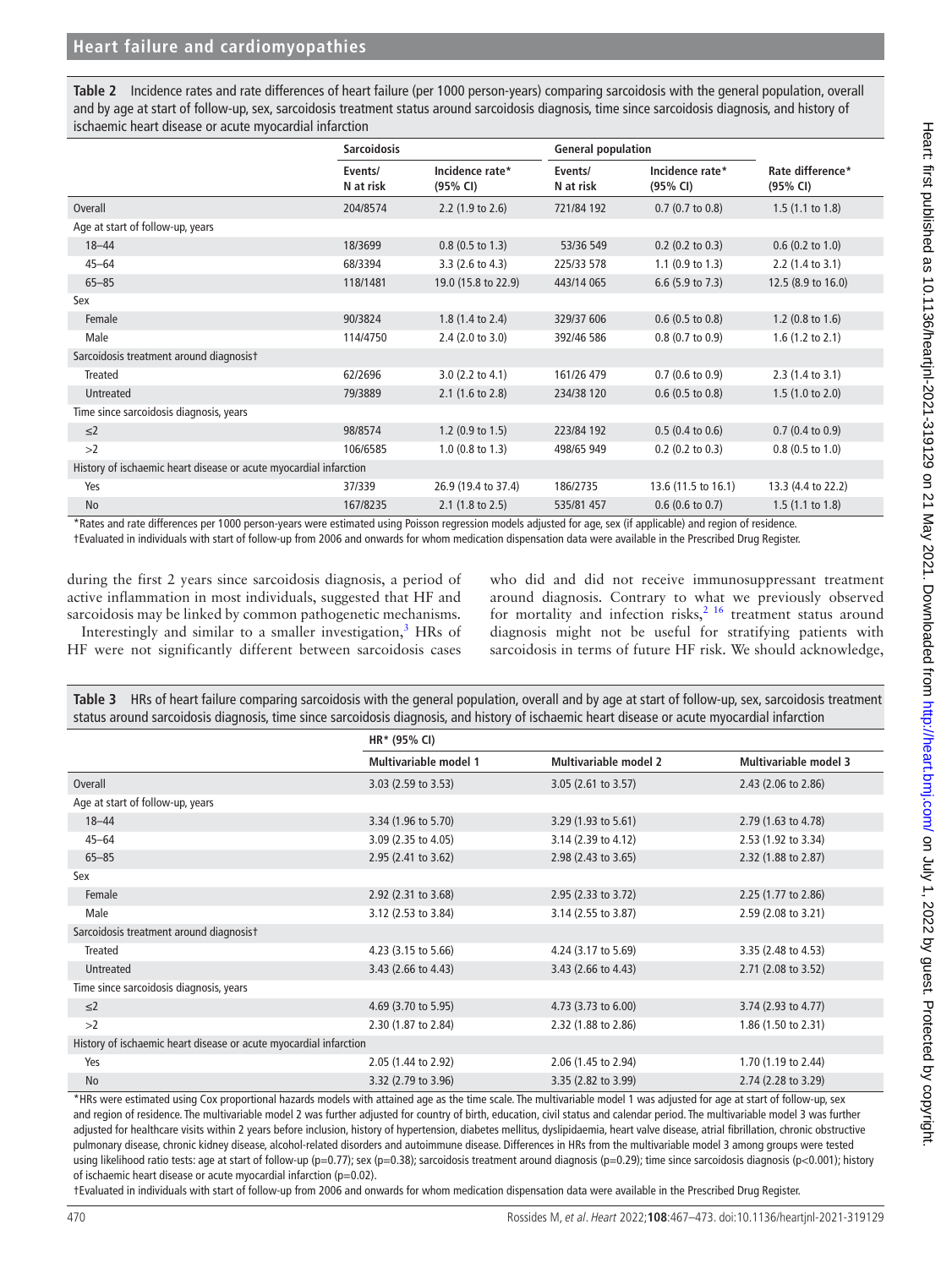<span id="page-4-0"></span>**Table 4** HRs of heart failure in sarcoidosis associated with covariates evaluated at start of follow-up (second visit for sarcoidosis in the National Patient Register)

|                                                        | <b>Heart failure</b> |                  | HR* (95% CI)                |                             |                              |
|--------------------------------------------------------|----------------------|------------------|-----------------------------|-----------------------------|------------------------------|
|                                                        | Yes<br>$(n=204)$     | No<br>$(n=8370)$ | <b>Univariable</b>          | Multivariable model 1       | <b>Multivariable model 2</b> |
| Age at sarcoidosis diagnosist, years                   | 67 (59, 76)          | 48 (37, 60)      | $2.4$ (2.2 to 2.7)          |                             | $1.9(1.7 \text{ to } 2.2)$   |
| Male                                                   | 114 (56)             | 4636 (55)        | $1.0$ (0.8 to 1.3)          | $\hspace{0.05cm}$           | $1.5(1.1 \text{ to } 2.0)$   |
| Education‡, years                                      |                      |                  |                             |                             |                              |
| $\leq 9$                                               | 98 (48)              | 1781 (21)        | 4.1 $(2.8 \text{ to } 6.1)$ |                             | $1.9(1.3 \text{ to } 2.9)$   |
| $10 - 12$                                              | 73 (36)              | 4129 (49)        | $1.3(0.9 \text{ to } 2.0)$  |                             | $1.3$ (0.9 to 2.0)           |
| $\geq$ 13                                              | 33 (16)              | 2460 (29)        | 1.0 (reference)             |                             | 1.0 (reference)              |
| Hypertension                                           | 107(52)              | 1789 (21)        | 5.7 (4.3 to 7.5)            | $2.2$ (1.6 to 2.9)          | 1.2 $(0.9 \text{ to } 1.7)$  |
| Diabetes mellitus                                      | 58 (28)              | 609(7)           | 6.2 (4.5 to 8.4)            | 3.2 (2.3 to 4.4)            | 2.5 (1.8 to 3.6)             |
| Chronic kidney disease                                 | 20(10)               | 173(2)           | 6.2 (3.9 to 9.9)            | $1.9(1.2 \text{ to } 3.1)$  | $1.4$ (0.8 to 2.2)           |
| Alcohol-related disease                                | 10(5)                | 186(2)           | $2.9(1.5 \text{ to } 5.5)$  | 2.4 $(1.3 \text{ to } 4.5)$ | $2.0$ (1.0 to 3.9)           |
| Chronic obstructive pulmonary disease                  | 11(5)                | 225(3)           | 2.4 $(1.3 \text{ to } 4.4)$ | 1.1 $(0.6 \text{ to } 2.1)$ | 1.1 $(0.6 \text{ to } 2.1)$  |
| Heart valve disease                                    | 16(8)                | 73(1)            | 11.1 (6.6 to 18.5)          | 3.8 (2.2 to 6.4)            | $1.8(1.0 \text{ to } 3.1)$   |
| Ischaemic heart disease or acute myocardial infarction | 47(23)               | 343(4)           | 7.7 (5.6 to 10.7)           | $2.4$ (1.7 to 3.4)          | $1.4$ (1.0 to 2.1)           |
| Atrial fibrillation                                    | 49 (24)              | 214(3)           | 13.6 (9.9 to 18.8)          | 4.6 $(3.2 \text{ to } 6.5)$ | $2.6(1.8 \text{ to } 3.9)$   |
| Other arrhythmia or heart block                        | 39(19)               | 277(3)           | 8.1 (5.7 to 11.5)           | 4.2 $(2.9 \text{ to } 6.0)$ | $2.5(1.6 \text{ to } 3.7)$   |
| Pulmonary hypertension                                 | ≤5(2)                | $7$ ( $<$ 1)     | Not estimable               | Not estimable               | Not estimable                |
| Autoimmune disease<br>1011<br>11 112.52                | 27(13)               | 674(8)           | $2.0$ (1.3 to 3.0)          | $1.7(1.1 \text{ to } 2.5)$  | 1.1 $(0.7 \text{ to } 1.7)$  |

Data are n (%) or median (IQR).

\*HRs were estimated from Cox proportional hazards models with years since sarcoidosis diagnosis as the time scale. The multivariable model 1 included age (continuous), sex, region of residence (six healthcare regions), country of birth (Nordic/non-Nordic) and education. The multivariable model 2 included the covariates age, sex, region of residence, country of birth, education and all comorbidities in the table except pulmonary hypertension due to small numbers.

†Effect per 10-year increase.

‡Category '≤9 years' includes <1% missing.

however, that a higher risk of death in the treated compared with the untreated $2$  may have led to a slight underestimation of the true HR of HF in the first. In a separate analysis among treated patients with sarcoidosis, we found that a higher dose of systemic corticosteroids dispensed within 6 months after

sarcoidosis diagnosis was associated with a higher hazard of HF thereafter. The role of immunosuppressant treatment, especially that of corticosteroids, should be investigated further with larger numbers while accounting for disease severity that is an indication for treatment.



<span id="page-4-1"></span>**Figure 1** Fraction of heart failure cases at 2 and 10 years after sarcoidosis diagnosis attributed to risk factors evaluated at start of follow-up (second visit for sarcoidosis in the National Patient Register). Attributable fractions were estimated using a Cox model with years since sarcoidosis diagnosis as the time scale and the following time-fixed covariates: age (continuous), sex, region of residence (six healthcare regions), country of birth (Nordic/non-Nordic), education (in three categories) and comorbidities listed in the figure. Error bars indicate 95% CIs.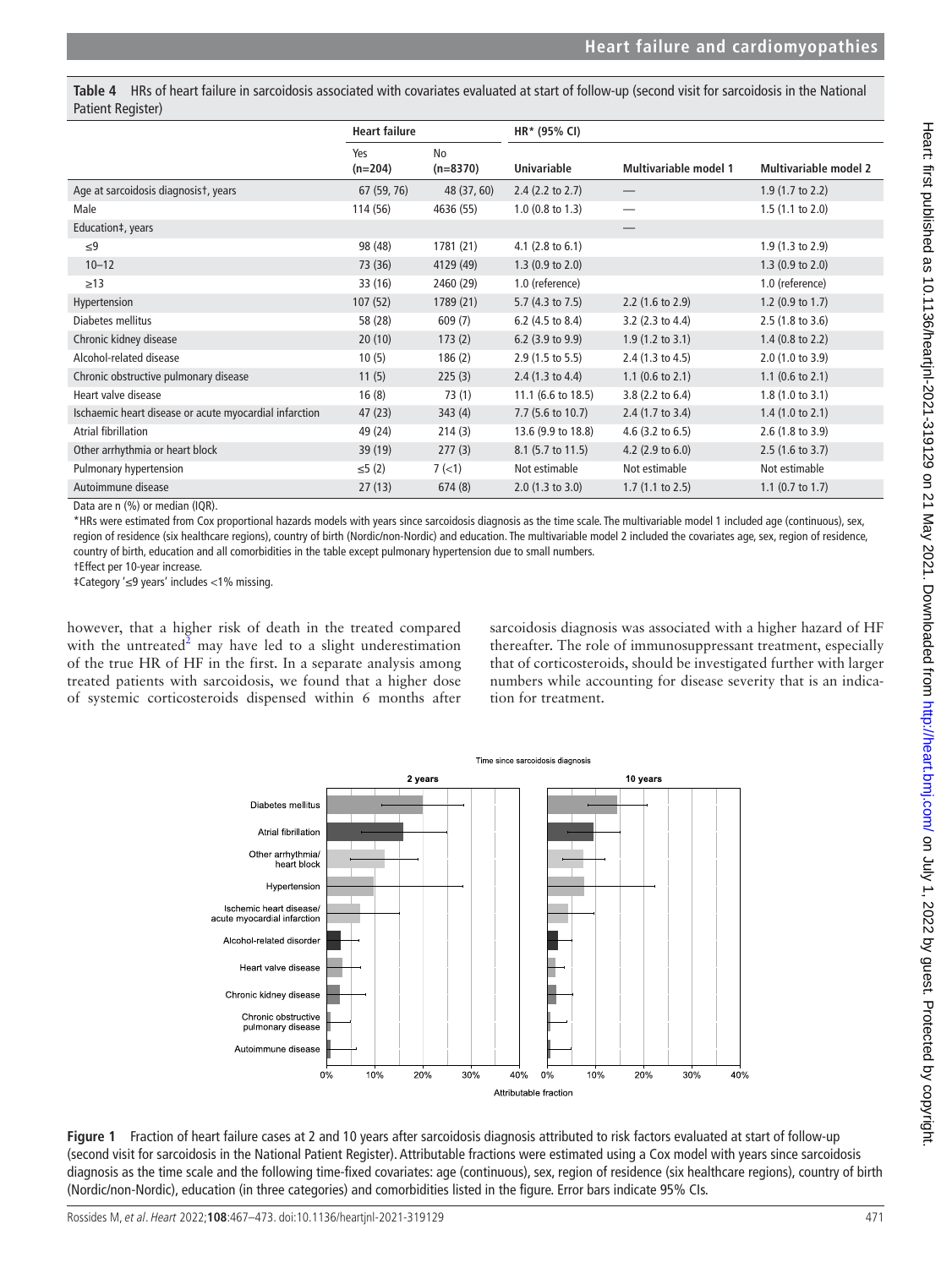Among patients with sarcoidosis, sociodemographic factors such as older age, male sex and lower education were associated with a higher hazard of HF. Diabetes mellitus and atrial fibrillation, two traditional risk factors of  $HF$ ,  $^{19\ 20}$  were among the strongest predictors of HF diagnosis also in sarcoidosis. However, no association was observed between hypertension and HF likely due to the inclusion of other predictors of cardiovascular disease. Risks of diabetes and atrial fibrillation peak immediately after sarcoidosis diagnosis<sup>[4 21 22](#page-6-3)</sup> and although it is disputed whether the latter is a manifestation of cardiac sarcoidosis, $\frac{11 \text{ } 12 \text{}}{11 \text{ } 12 \text{ } 12 \text{ } 11 \text{ } 12 \text{ } 11 \text{ } 12 \text{ } 12 \text{ } 11 \text{ } 12 \text{ } 12 \text{ } 12 \text{ } 12 \text{ } 12 \text{ } 12 \text{ } 12 \text{ } 12 \text{ } 12 \text{ } 12 \text{ } 12 \text{ } 12 \text{ } 12 \text{ } 12 \text{ } 12 \text{ } 12 \text{ } 12 \text{ } 12 \text{ } 12$ A large proportion of future HF cases (>35%) could therefore be attributed to factors unrelated to sarcoid heart involvement.

In our study, 19% of patients with sarcoidosis who developed HF had a diagnosis of a ventricular arrhythmia, heart block or cardiac arrest; their prevalence increased to 30% during follow-up. Presumed to be a consequence of cardiac sarcoid- $\cos s$ <sup>6–8 23</sup> a composite predictor including these severe arrhythmias was independently and equally predictive of increased HF in sarcoidosis as other traditional HF risk factors. Although one study showed congestive HF was more common in patients hospitalised for sarcoidosis with than those without an arrhythmia, $^{24}$  $^{24}$  $^{24}$ data on HF risk factors from other populations are scarce to compare our findings.

IHD and AMI, strong predictors of HF in the general population and other inflammatory diseases, $25-27$  were less predictive of HF in sarcoidosis accounting for 7% of HF cases 2 years after sarcoidosis diagnosis. Even though HF rates in our study were notably higher in those with IHD compared with those without irrespective of sarcoidosis status, a higher HR of HF associated with sarcoidosis was observed in those without a history of IHD (2.7 vs 1.7). This observation supports the notion that cardiac sarcoidosis and not IHD alone drives the increased HR of HF. Indeed, unpublished findings showing similar risks of AMI

### **Key messages**

#### **What is already known on this subject?**

► Previous studies suggested that sarcoidosis is associated with notably high relative risks of heart failure. It remains unknown, however, whether risks are increased in specific patient groups or all patients, or if ischaemic heart disease, sarcoidosis-related complications or treatment are associated with heart failure in sarcoidosis.

#### **What might this study add?**

► This large cohort study of individuals with sarcoidosis and matched general population comparators showed that sarcoidosis is associated with a more than twofold increased risk of heart failure. Relative risks are equally high in women and men and in all ages but are higher during the first 2 years after diagnosis, and in individuals who do not have a history of ischaemic heart disease at the time of sarcoidosis diagnosis. A high proportion of heart failure cases after sarcoidosis may be attributed to diabetes mellitus, atrial fibrillation and sarcoidosis-related arrhythmias.

#### **How might this impact on clinical practice?**

► Awareness of the higher risks of heart failure in sarcoidosis compared with the general population and of the risk factors to tackle is needed among physicians who care for this patient group.

between sarcoidosis and the general population are suggestive of a weaker role of IHD on HF in sarcoidosis.

Certain limitations of this study are worth considering. No data are available in the NPR to characterise the precise aetiology or severity of HF or define cardiac sarcoidosis. Moreover, because sarcoidosis and HF share symptoms and the diagnostic work-up for the first may reveal the latter, differential misclassification of HF was possible. However, our findings are unlikely to have been greatly affected by this bias as shown in a sensitivity analysis where we disregarded HF diagnoses during the first 6 months since sarcoidosis diagnosis, which yielded similar results to the main analysis. In addition, HF rates reported here may be somewhat underestimated as we have missed some HF cases treated solely in primary care data from which we did not have. $^{28}$  $^{28}$  $^{28}$ 

Furthermore, we lacked data on obesity and smoking, two potential confounders of the association between sarcoidosis and HF. It is unlikely, however, that knowledge of these factors would have altered our conclusions by explaining away the strong association. That is because the magnitude of the positive association between obesity and sarcoidosis is the same to that of the inverse association between smoking and sarcoidosis.<sup>29 30</sup> Assuming also a similar effect on HF risk and in the absence of substantial interactions, we would expect a null net effect on the sarcoidosis–HF associations. Our findings are transportable to populations with similar prevalence and severity of cardiac sarcoidosis and other comorbidities predisposing to HF.

Overall, individuals with sarcoidosis are at a considerably higher risk of developing HF compared with the general population, especially during the first 2 years after sarcoidosis diagnosis. Traditional risk factors such as older age, diabetes mellitus and IHD are associated with an increased hazard of HF in sarcoidosis but are unlikely to explain all the observed risks in this population. Ventricular and other arrhythmias, which may be related to cardiac sarcoidosis, are one of the strongest independent predictors of HF and may be responsible for more than 10% of HF cases within 2 years after sarcoidosis diagnosis. Further studies are warranted to identify optimal measures that could help prevent HF in high-risk individuals with sarcoidosis.

#### **Twitter** Marios Rossides [@mrossidescy](https://twitter.com/mrossidescy)

**Contributors** MR—conceptualisation, data curation, formal analysis, methodology, software, visualisation, writing (original draft) and writing (review and editing). SK—conceptualisation and writing (review and editing). JG—conceptualisation and writing (review and editing). AE—conceptualisation and writing (review and editing). DDG—conceptualisation and writing (review and editing). JA—conceptualisation and writing (review and editing). EVA—conceptualisation, funding acquisition, resources, supervision and writing (review and editing).

**Funding** The study was supported by a grant from the Swedish Heart-Lung Foundation (Hjärt-Lungfonden; project no. 20170412). The data linkage used in this study was funded by a grant from the Swedish Society of Medicine (Svenska Läkaresällskapet). Sarcoidosis research at Karolinska Institutet is also supported by the Swedish Research Council (Vetenskapsrådet), the Strategic Research Area in Epidemiology at Karolinska Institutet (SfoEpi), and by a regional agreement on medical training and clinical research (ALF) between Region Stockholm and Karolinska Institutet.

**Competing interests** MR reports non-promotional speaker fees from Teva, outside the submitted work.

**Patient consent for publication** Not required.

**Ethics approval** Our study was approved by the Regional Ethics Review Board in Stockholm (2014/230-31), which waived the need to obtain informed consent.

**Provenance and peer review** Not commissioned; internally peer reviewed.

**Data availability statement** The datasets used for the conduct of this study are covered by ethics and secrecy agreements and are not publicly available.

**Supplemental material** This content has been supplied by the author(s). It has not been vetted by BMJ Publishing Group Limited (BMJ) and may not have